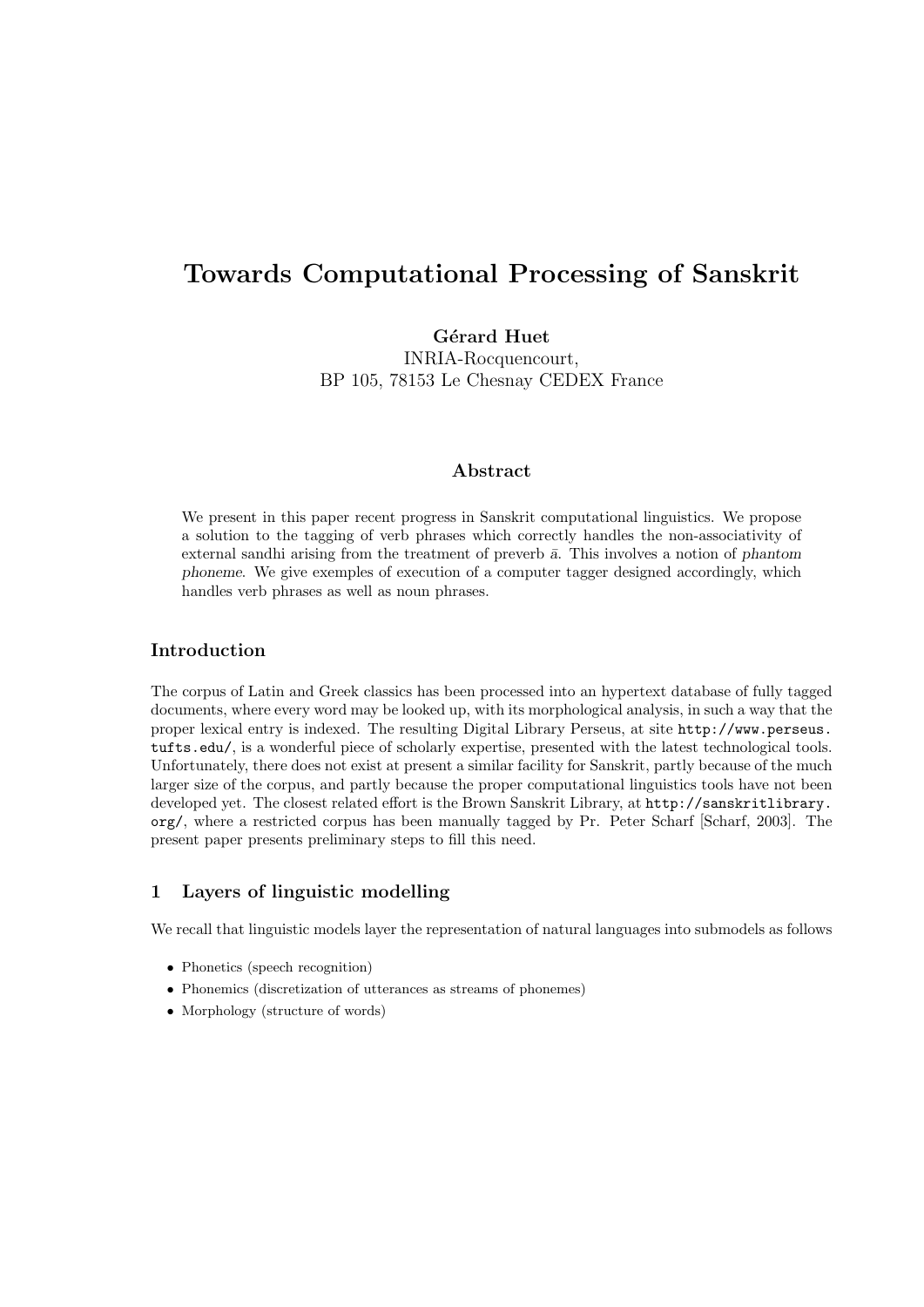- Syntax (structure of sentences)
- Rhetorics (structure of discourse)
- Semantics (structure of concepts and information updating)
- Pragmatics (structure of causality)

This determines the overall architectural design of a computational linguistics platform. Of course the layers are not independent, for instance concord from syntax must be consistent with morphological features; also euphony makes interference between phonemics and morphology. And notions of topic and focus from communicative semantics relate to prosody, which is actually part of phonetics. Nonetheless, this layered architecture gives a first approximation to the structure of informatics processing modules.

In parallel to this sliced cake model of a linguistics flow processor, we find the pervasive lexicon, which holds all the word-dependent parameters of the various levels. The lexicon (and its derivatives such as the flexed forms lexicon) is the central repository of knowledge about words, their phonemic representation, their etymology and morphology analysis, their grammatical role, their semantics, etc.

This general model is fairly generic over language families, but the importance of the various layers, and their mutual interferences, vary from language to language. For instance, Sanskrit has a specially complex morphology, compensated by a relatively undemanding syntax. But first of all, euphony is systematic, with a complex set of morphemic rules, both at the level of morphology derivation of flexed words (internal sandhi) and at the level of shallow syntax for the glueing of words into sentences (external sandhi), leading conversely to a complex segmentation problem. This places the first serious difficulty in the mechanical processing of Sanskrit: either when processing a phoneme stream issued from a speech recognition module, or when processing a written sentence - the problems are basically the same - how to guess the sequence of words which by external sandhi rewriting would yield the given stream of phonemes. This sandhi decomposition is by no means unique, and actually only semantic considerations will ultimately curb down the overgeneration of this non-deterministic analysis.

# 2 Lexicon

This leads us to our first requirement: Requirement 1. Segmentation is lexicon-directed.

This requirement needs further analysis. Is segmentation guided by a flexed forms lexicon (and then only external sandhi needs to be analysed) or is it guided just by a roots lexicon (in which case lemmatisation must be combined with segmentation, and then both external and internal sandhi must be inverted) ? We advocate the first method, which is simpler to implement, since flexed forms generation only needs internal sandhi synthesis, as opposed to analysis, the gain being that the process is basically deterministic. So we only need in fine a roots lexicon, the flexed forms lexicon being computed by morphology generation, with internal sandhi synthesis, whereas segmentation, directed by the flexed forms lexicon, only needs to invert external sandhi.

Now we understand clearly what is the first linguistic resource needed for Sanskrit processing: a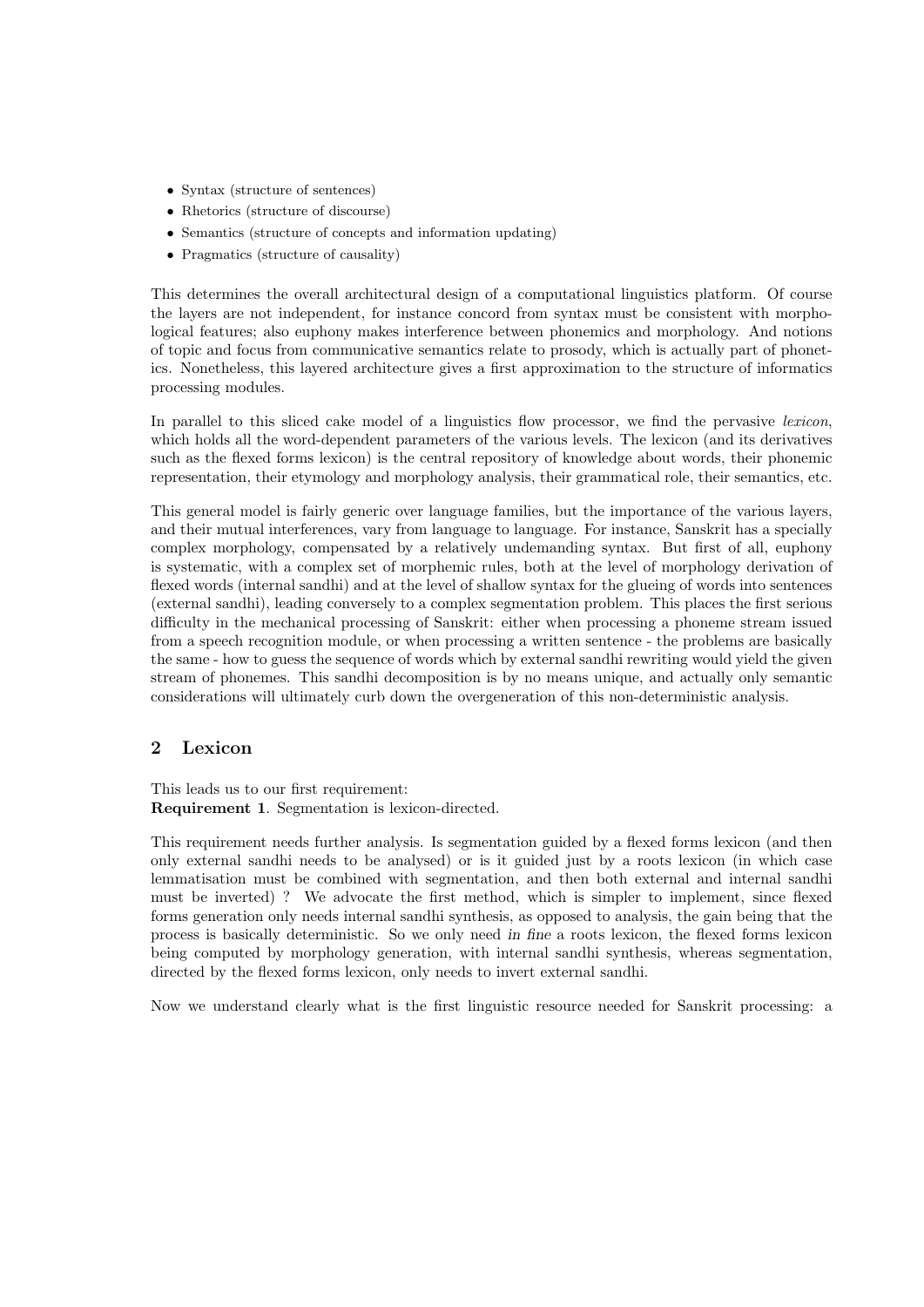lexical data base of root words, with enough grammatical information to serve as specification for a morphology generator.

As usual in computational linguistics endeavours, the availability of linguistics resources ia a prerequisite to any real-scale processing. The first attempt at digitalizing an existing Sanskrit dictionary was realized in 1995 by Peter Schreiner from Universität Zürich with the optical scanning of Mylius' dictionary. Unfortunately, the publisher of this work, still protected by copyright, did not consent to its free dissemination, and so no further computer processing of this dictionary was possible. More recently, the indology team at Köln University completed the optical scanning of the Monier-Williams dictionary (170000 entries); furthermore, an HTML version issued from it was realized by R. B. Mahoney (http://homepages.comnet.co.nz/~r-mahoney/mw\_dict/mw\_dict.html), opening the way to a public-domain XML lexical database of significant coverage.

The author took another route, building upon a Sanskrit to French dictionary which he started from scratch in 1994. This dictionary reached the 10000 entries in 2000, and it then made sense to understand how to adapt it as a lexical database for linguistic processing. The source of the dictionary was reverse engineered into a structured lexical database [Huet, 2000; 2001], and the author started designing a set of tools for further computer processing as an experiment in the use of functional programming for a computational linguistics platform.

# 3 Morphology

The second linguistic resource needed at this point was a grammar for morphology derivations, basically declensions of substantives/adjectives, and conjugations of verbs. A morphology generator for nouns was realised, and presented at the XIth Sanskrit International Conference in Torino in April 2000. It used as subroutine an internal sandhi generator. These operations were specified as tables, defined by information gathered from various Western grammars [Whitney, 1924; Renou, 1984; Gonda, 1966].

An alternative would be of course to base the corresponding tables on the traditional approach of Pāṇini. But it should be noted that a proper modular design of the computational platform does not commit to the method of development of the linguistic data, and thus computer tools developed with grammar data issued from western work of modern linguists may be reused with grammar descriptions developed with the traditional approach. The generative grammar of Pānini is actually being compiled as a computer program by Dr Shivamurthy Swamiji [Swamiji, 2003].

Once the sandhi synthesis module and the declension paradigms module were finalized, a morphology generator for nouns could be obtained, and its iteration on the stem dictionary produced a lexicon of flexed forms. In 2001, from the 12000 entries of the dictionary (out of which 8000 are non-compound entries) we produced a list of 130000 flexed forms<sup>1</sup>. This completed requirement 1, at least for nominal phrases, and work on segmentation could proceed.

<sup>1</sup>This data is now freely available for downloading as an XML resource (given with its validating DTD) at our site http://pauillac.inria.fr/~huet/SKT/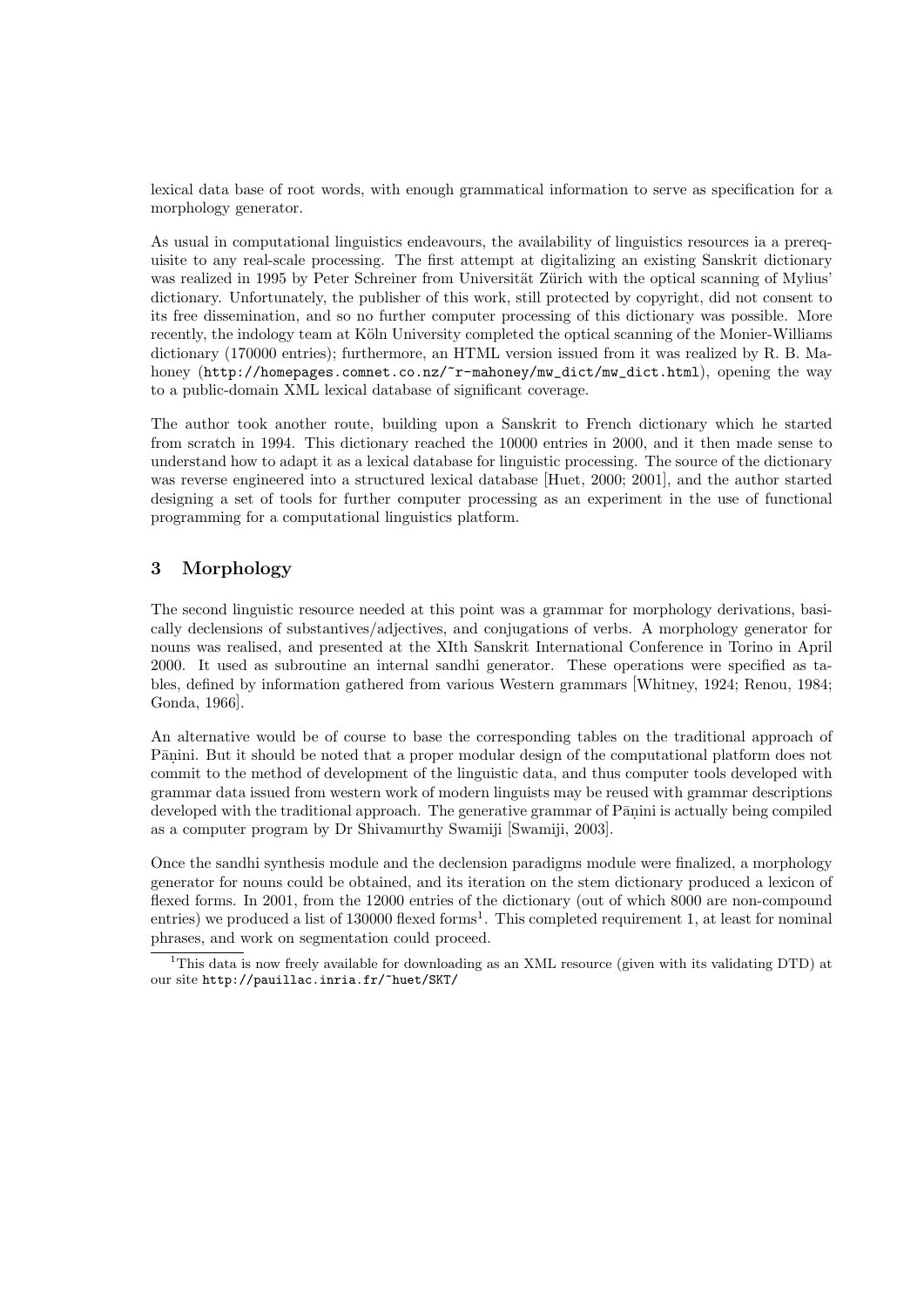#### 4 Segmentation of nominal phrases

External sandhi is easily describable in terms of string rewriting (over the alphabet of the 50 phonemes of Sanskrit). In language theory terms, it is a rational relation, and its analysis as well as its synthesis may be implemented in terms of finite state transducers [Koskenniemi, 1984; Kaplan and Kay, 1994; Roche and Schabes, 1997; Karttunen, 2000; Laporte, 1995]. An original method for implementing such transducers was designed, and a general toolkit Zen based on finite automata described as decorated tries was released as free software in 2002 [Huet, 2002b; 2002c; 2003b; 2003a].

In particular, a compiler of monoid rewrite rules into a segmentation transducer was produced, and its consistency, completeness and convergence were formally established [Huet, 2002a]. We extract from this work the statement of its main theorem:

**Theorem.** If the lexical system  $(L, R)$  is strict and weakly non-overlapping, s is an  $(L, R)$ -sentence iff the algorithm (seqment all s) returns a solution; conversely, the set of all such solutions exhibits all the proofs for s to be an  $(L,R)$ -sentence.

What this says for our Sanskrit segmentation problem is that a sentence s admits a finite number of decompositions  $s_1 s_2 ... s_n$  where all the words  $s_i$  belong to the (flexed forms) lexicon L, and (external sandhi) rewrite rules from the set  $R$  are applied between consecutive words. Furthermore a transducer is compiled from L and R which produces exactly this set of solutions.

A crucial requirement is the non-overlapping condition above, which demands that no word in L is such that it has a prefix  $\lambda$  participating on its left to sandhi with its predecessor and a suffix  $\rho$ participating on its right to sandhi with its successor, with a non-empty overlap of  $\lambda$  and  $\rho$ . This is true of external sandhi, since sandhi contexts are short, if one excludes from the list of words very short particles such as the emphatic u from Vedic Sanskrit, whose occurrence anyway is constrained by prosody (in Vedic hymns, u usually occurs at the end of shlokas).

On these bases, a segmentation program for nominal phrases was produced, and made available in 2002 through a common gateway interface (CGI) at site http://pauillac.inria.fr/~huet/SKT/.

This segmenter is theoretically complete for any nominal phrase built from words which are flexed forms form the root stems in the dictionary. Note in particular that compounds are analysed from their subcomponents using the same segmentation automaton, since external sandhi applies there too, and the flexed form generator produces the stems used as left components of compounds. This assumes that flexed forms of a compound  $A \, B$  are of the form  $A \, B'$ , where  $B'$  is a flexed form of  $B$ . However, a difficulty appears for *bahuvrīhi* (exocentric) usage of compounds, since this assumption may be violated by compounds where  $B$  admits a definite gender, but  $A$   $B$  used as an adjective in some other gender may admit extra flexed forms. For instance,  $b\bar{\eta}a$  (seed) is the stem of a neutral substantive, but raktabīja, the monster "whose blood is regenerated" admits as nominative form raktabījah, not obtainable as compound of rakta- with a flexed form of bīja. This difficulty is genuine, since we have here a choice between admitting bahuvrīhi usage of every compound (and thus opening the way to serious overgeneration problems), or else listing explictly in the lexicon every bahuvr $\overline{a}$ hi attested usage, a possibly daunting task.

We opted in his segmenter for the second solution, explicitated by the following requirement: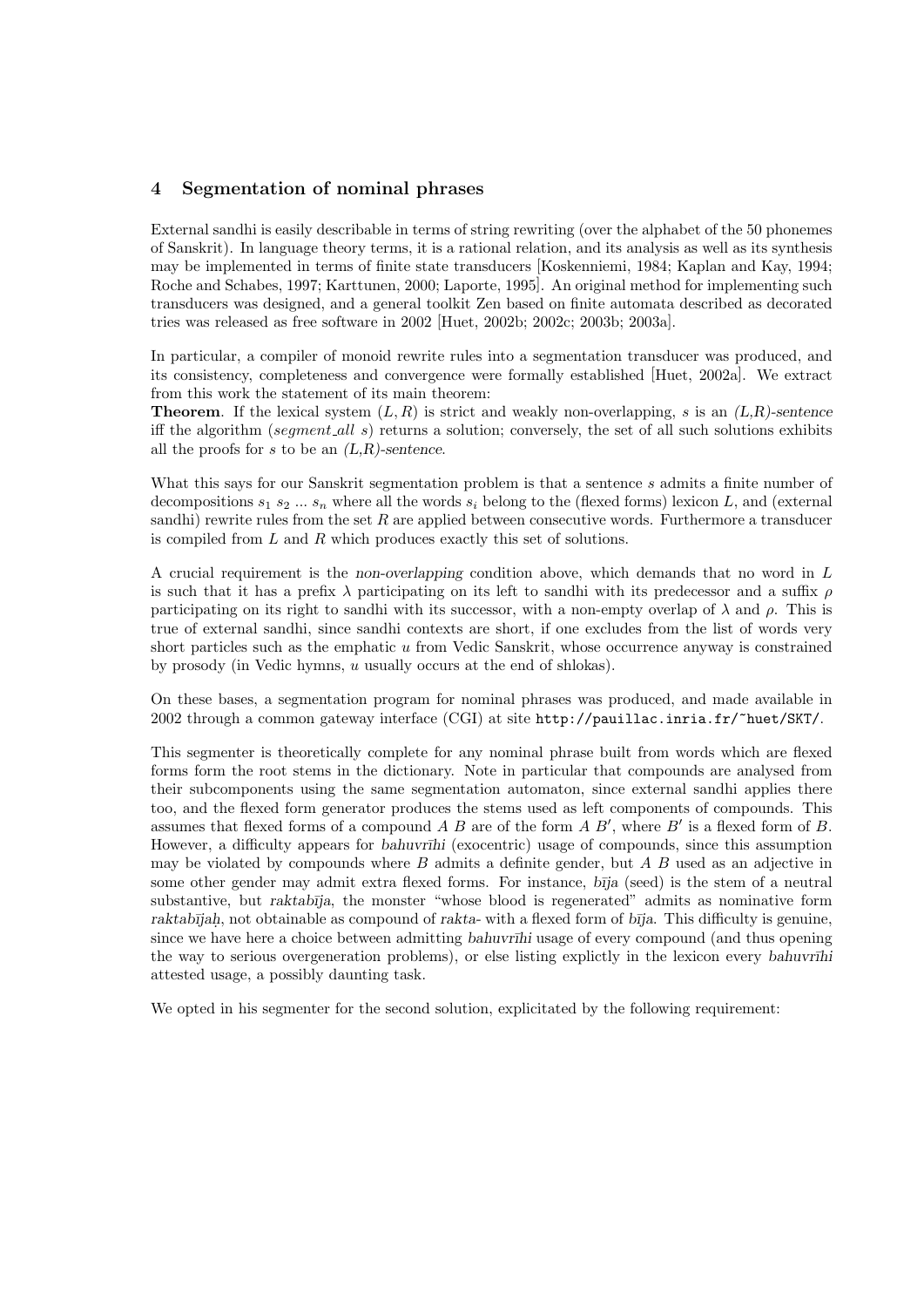**Requirement 2.** The lexicon ought to record bahuvr $\overline{I}$ hi usage of compounds.

The main problem with this segmenter is an overgeneration of spurious sandhi solutions with small particle words such as  $\bar{a}t$ ,  $\bar{a}m$ , upa, etc. and enclitic agent formation suffixes such as -ad, -ga, -da,  $-pa$ ,  $-ya$ . Also a word such as substantive  $\bar{a}ya$  clashes badly with dative suffixes. This overgeneration will have to be dealt with either by morphology (so that compounds in say -ga are generated on their own, without ga appearing by itself) or by prosody considerations.

Here is a simple exemple of the segmenter:

```
Chunk: tacchrutvaa
may be segmented as:
Solution 1 :
[ tad with sandhi d|"s -> cch]
[ "srutvaa with no sandhi]
```
The system indicates that the final d of tad (this) transforms itself by external sandhi with the initial  $\acute{s}$  of  $\acute{s}rutv\bar{a}$  (having heard) to form the phoneme sequence cch, leading to the correct analysis of  $tacchrutv\bar{a}$  (having heard this).

# 5 Tagging

Since the segmenter is lexicon directed, it may be easily extended into a tagger. All that is needed is to keep a stemming module, inverting the flexed forms lexicon. An economical solution for this problem, taking advantage of the regularities of morphology for sharing maximally the inverse morphological map, is provided by the structure of differential words [Huet, 2002a; 2002c].

Now we obtain a tagging transducer, with two levels of non-determinism, since a phrase may be segmented into different subwords, and each segment word may be obtained by several morphological constructions. Here is an example:

```
Chunk: me.saanajaa"m"sca
may be segmented as:
Solution 1 :
[ me.saan
 < { acc. pl. m. }[me.sa] > with no sandhi]
[ ajaan
 < { acc. pl. m. }[aja#1] | { acc. pl. m. }[aja#2] >
   with sandhi n|c -\frac{1}{2} "m"sc]
\begin{bmatrix} \quad c \end{bmatrix}< { und. }[ca] > with no sandhi]
Solution 2 :
[ maa
 < { und. }[maa#2] | { acc. sg. * }[aham] >
   with sandhi aa|i -> e]
```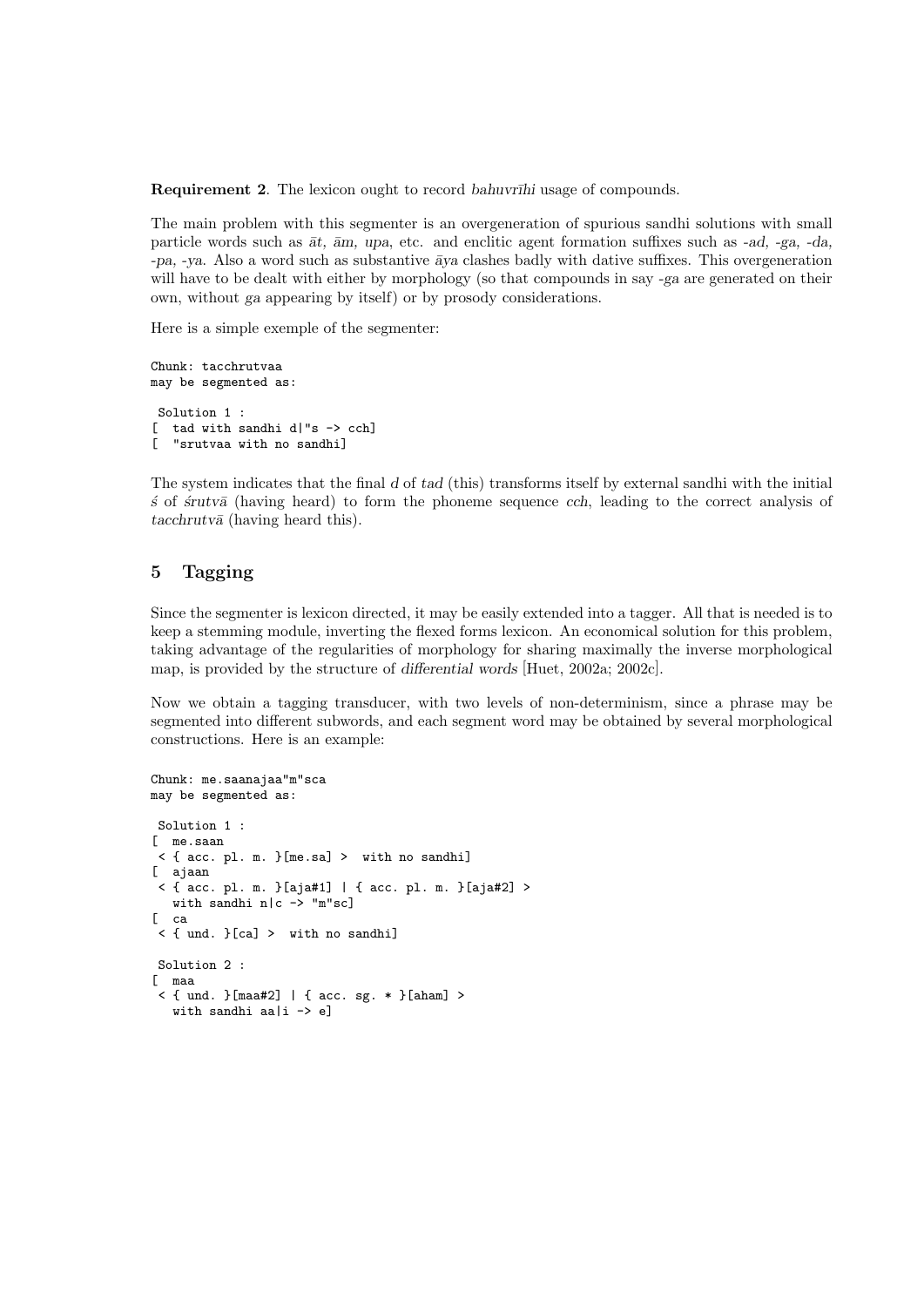```
[ i.saan
< { acc. pl. m. }[i.sa] > with no sandhi]
[ ajaan
< { acc. pl. m. }[aja#1] | { acc. pl. m. }[aja#2] >
  with sandhi n|c - "m"sc]
\int ca
< { und. }[ca] > with no sandhi]
```
The first solution is the correct one (sheep and goats), whereas the second one is parasitic. The ambiguity arising from the homonyms  $aja_1$  (goat) and  $aja_2$  (unborn) is duly recorded, so that each segment stem points unambiguously to one of the lexicon entries.

For larger chunks, overgeneration may lead to literally thousands of solutions. This indicates that guidance from further layers (syntax and semantics) will be ultimately needed in order to reduce the set of solutions to manageable sizes.

# 6 Segmentation of verb phrases

The next challenge was to analyse verb phrases. Here this involves several new difficulties. The first one is to build a morphology module for root declensions. This is a non-trivial task, since Sanskrit verbal morphology is rather complex. At present, a simplified prototype implements the present system of thematic roots.

The second problem is the modelling of preverb prefixing. The natural idea would be to affix preverbs to conjugated verb forms, starting at roots, and to store the corresponding flexed forms along with the declined nouns. But this is not the right model for Sanskrit verbal morphology, because preverbs associate to root forms with external and not internal sandhi. And putting preverbs in parallel with root forms and noun forms will not work either, because the non-overlapping condition mentioned above fails for e.g. preverb  $\bar{a}$ . And this overlapping actually makes external sandhi non associative. For instance, noting sandhi with the vertical bar, we get:  $(iha | \bar{a}) | ihi = iha | ihi = ih\bar{a}$  (come here). Whereas: iha  $|(\bar{a} \mid ihi) = iha | ehi = *ihihi$ , incorrect. This seems to definitely doom the idea of storing conjugated forms such as ehi.

The proposed solution to this problem is to prepare special  $\bar{a}$ -prefixed root forms in the case where the root forms starts with i or  $\bar{\imath}$  or  $\bar{u}$  - the cases where a non-associative behaviour of external sandhi obtains. But instead of applying the standard sandhi rule  $\bar{a} \mid i = e$  (and similarly for  $\bar{\imath}$ ) we use  $\bar{a}$  | i = \*e where \*e is a phantom phoneme which obeys special sandhi rules such as: a | \*e = e and  $\bar{a}$  | \*e = e. Through the use of this phantom phoneme, overlapping sandhis with  $\bar{a}$  are dealt with correctly. Similarly we introduce another phantom phoneme  $*$ o, obeying e.g.  $\bar{a} \mid u = *$ o (and similarly for  $\bar{u}$ ) and  $a \mid {}^{*}o = \bar{a} \mid {}^{*}o = o$ .

Now we propose to model the recognition of verb phrases built from a sequence of noun phrases, a sequence of preverbs, and a conjugated root form by a cascade of segmenting automata, with an automaton for nouns (the one demonstrated above), an automaton for (sequences of) preverbs, and an automaton for conjugated root forms augmented with phony forms (i.e.  $\bar{a}$  prefixes using phantom phoneme sandhi). The sandhi prediction structure which controls the automaton is decomposed into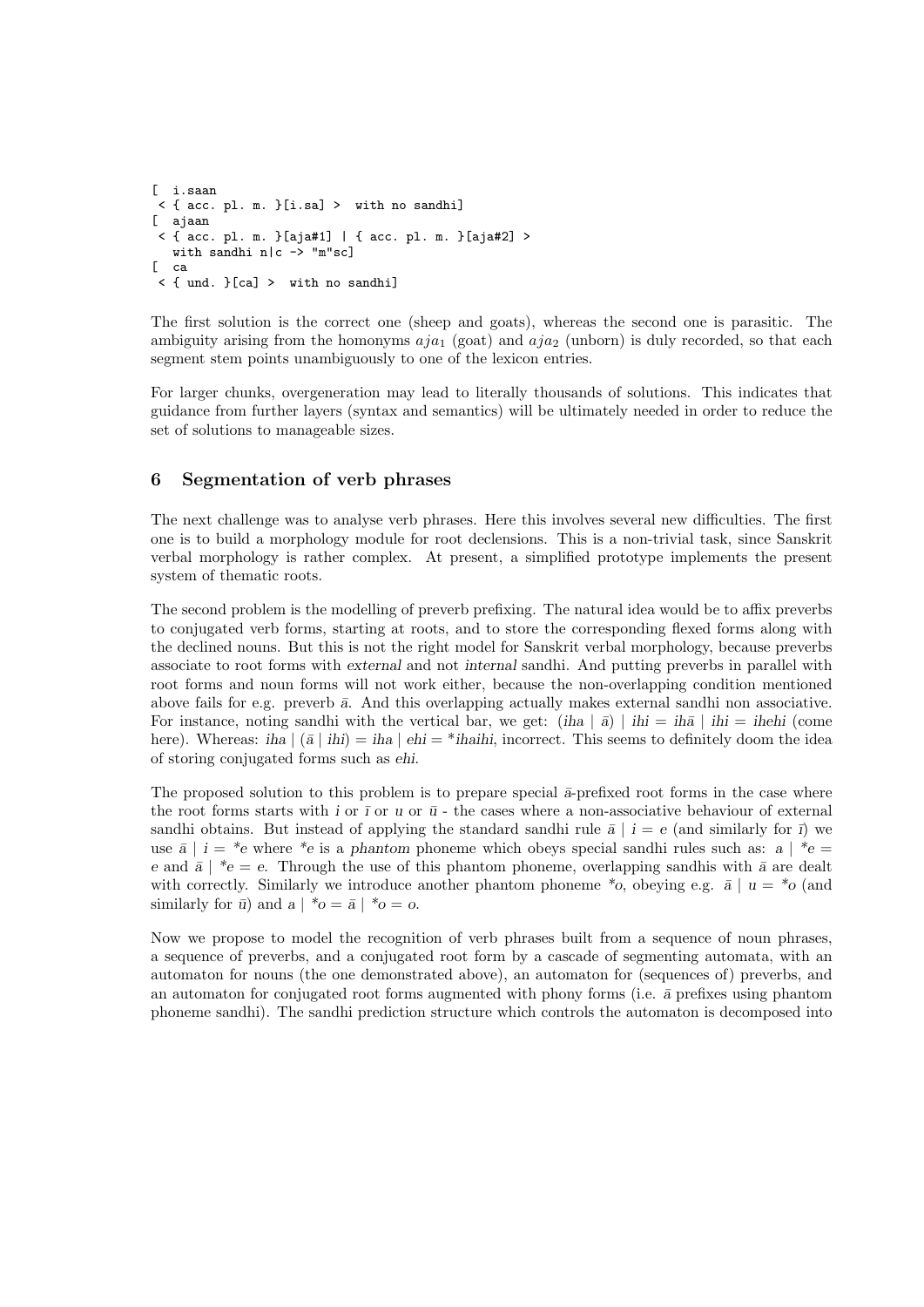three phases, Nouns, Preverbs and Roots. When we are in phase Nouns, we proceed either to more Nouns, or to Preverbs, or to Roots, except if the predicted prefix is phony, in which case we proceed to phase Root. When we are in phase Preverbs, we proceed to Verbs, except if the predicted prefix is phony, in which case we backtrack (since preverb  $\bar{a}$  is accounted for in Preverbs). Finally, if we are in phase Roots we backtrack.

It remains to explain what forms to enter in the Preverbs automaton. We could of course just enter individual distinct preverbs, and allow looping in the Preverbs phase. But this would be grossly over-generating. At the other extreme, we could record in the lexicon the preverb sequences used with a given root. But then instead of one roots forms automaton, we would have to use many different automata (at least one for every equivalence class of the relation "admits the same preverb sequences"). We propose a middle way, where we have one preverbs automaton storing all the preverb sequences used for at least one root. Namely: *ati, adhi, adhyava, anu, anuparā, anupra, anuvi, antah*, apa, apā, api, abhi, abhini, abhipra, abhivi, abhisam, abhyā, abhyud, abhyupa, ava, ā, ud, udā, upa, upani, upasam, upā, upādhi, ni, nis, nirava, parā, pari, parini, parisam, paryupa, pi, pra, prati, pratini, prativi, pratisam, praty $\bar{a}$ , pratyud, prani, pravi, pravy $\bar{a}$ , pr $\bar{a}$ , vi, vini, vinih, vipar $\bar{a}$ , vipari, vipra, vyati, vyapa, vyava, vyā, vyud, sa, samni, sampra, samprati, sampravi, samvi, sam, samava, samā, samud, samudā, samudvi, samupa.

We remark that preverb  $\bar{a}$  only occurs last in a sequence of preverbs, i.e. it can occur only next to the root. This justifies not having to augment the Preverbs sequences with phantom phonemes.

Here is an exemple of tagging a verb phrase which exploits all the machinery:

```
Chunk: ihehi
may be segmented as:
 Solution 1 :
[ iha
 \leq { und. }[iha] > with sandhi a|aa|i -> e]
[ aa|ihi
 \langle { imp. sg. 2 } [i#1] > with no sandhi]
Solution 2 :
[ iha
 \langle \{ und. \}[iha] > with sandhi a|i -> e]
[ ihi
\leq { imp. sg. 2 }[i#1] > with no sandhi]
```
The first solution is the correct one ("come here"). The second one is a homophone without the  $\bar{a}$ preverb, corresponding to a non-correct "go here". Also \*ihaihi is righly rejected as having no solution.

**Remark.** This exceptional treatment of the  $\bar{a}$  preverb corresponds to a special case in Pānini as well, who uses a similar device with a special mark after the preverb  $\bar{a}$ . This indicates that our approach is legitimate. The importance of our contribution is to show that this generative mechanism is also adequate for analysis, since it allows us to regain the nonoverlapping condition needed for correct non-deterministic prediction. We profit of this occasion to point out that the  $\bar{a}$  preverb always occurs last in the preverbs sequence, an observation which to our knowledge is not made by Pānini.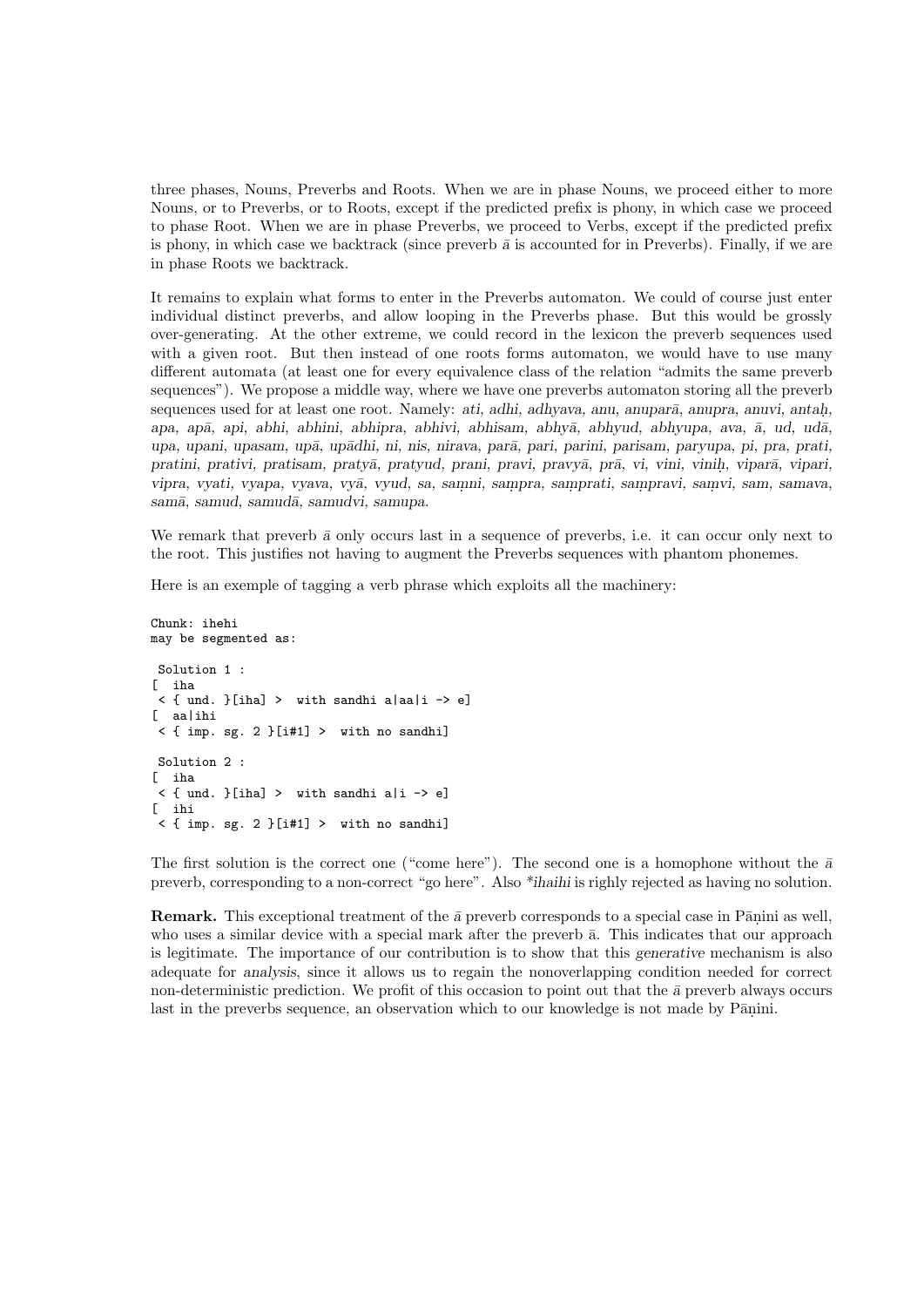This segmentation algorithm for verb phrases is the main contribution of this paper. Here is a nonpathological typical example of the analysis of a small sentence ("cat eats milk"):

```
Chunk: maarjaarodugdha.mpibati
may be segmented as:
Solution 1 :
[ maarjaaras
< { nom. sg. m. }[maarjaara] > with sandhi as|d -> od]
[ dugdham
 \leq { acc. sg. m. | acc. sg. n. | nom. sg. n. | voc. sg. n. }
     [dugdha] > with sandhi m|p -> .mp]
[ pibati
 < { pr. sg. 3 }[paa#1] > with no sandhi]
```
# 7 Tuning and Learning

As we already said, the full morphology of verb forms is yet to be completed. Then we shall be able to start processing a real corpus, as opposed to toy isolated examples. In order to trim spurious solutions, and rank the remaining ones in such a way that correct solutions appear before parasitic ones, some training of the automaton, using preference weights, will have to take place. One possibility would be to use for this purpose the manually tagged corpus of Peter Scharf's Sanskrit Library, and specially his Rāmopākhyāna.

Then a robust version of the segmenter, together with a lemmatizer, should provide a mechanism by which we would be able to bootstrap the core lexicon to fuller lexicons complete for a given corpus. This way we may hope to tune our tagger to become a useful preprocessor for scholars, in such a way that fully tagged critical editions may be prepared with computer assistance. At this point we shall be ready to consider doing for Sanskrit what Perseus offers for the classical Greek corpus.

# 8 Parsing

Now we give more speculative thoughts in order to sketch plausible further developments. The next step will be to check the possible valencies (subcategorization patterns) of the verb in order to determine whether the nouns cases saturate it. This constraint processing phase will trim out solutions which do not satisfy this requirement (and remove from solutions which do satisfy it the spurious cases). In the same phase, we shall group compounds, and attempt to match segments by concord, in order to refine chunks into a number of concording noun phrases. The interpretation of genitives will distinguish between object genitives which fulfill a genitive role in the verb valency, and between attributive genitives which operate at the noun phrase level.

A difficulty is expected from verbs expecting two accusatives, since the partition of the accusative chunks into the two k $\bar{a}$ raka roles – typically the learning and the learnt in verbs such as path (to learn) – is likely to involve semantic features (such as animate versus inanimate). This will involve adding to the lexicon an ontology mapping, a quite standard apparatus in today's natural language treatment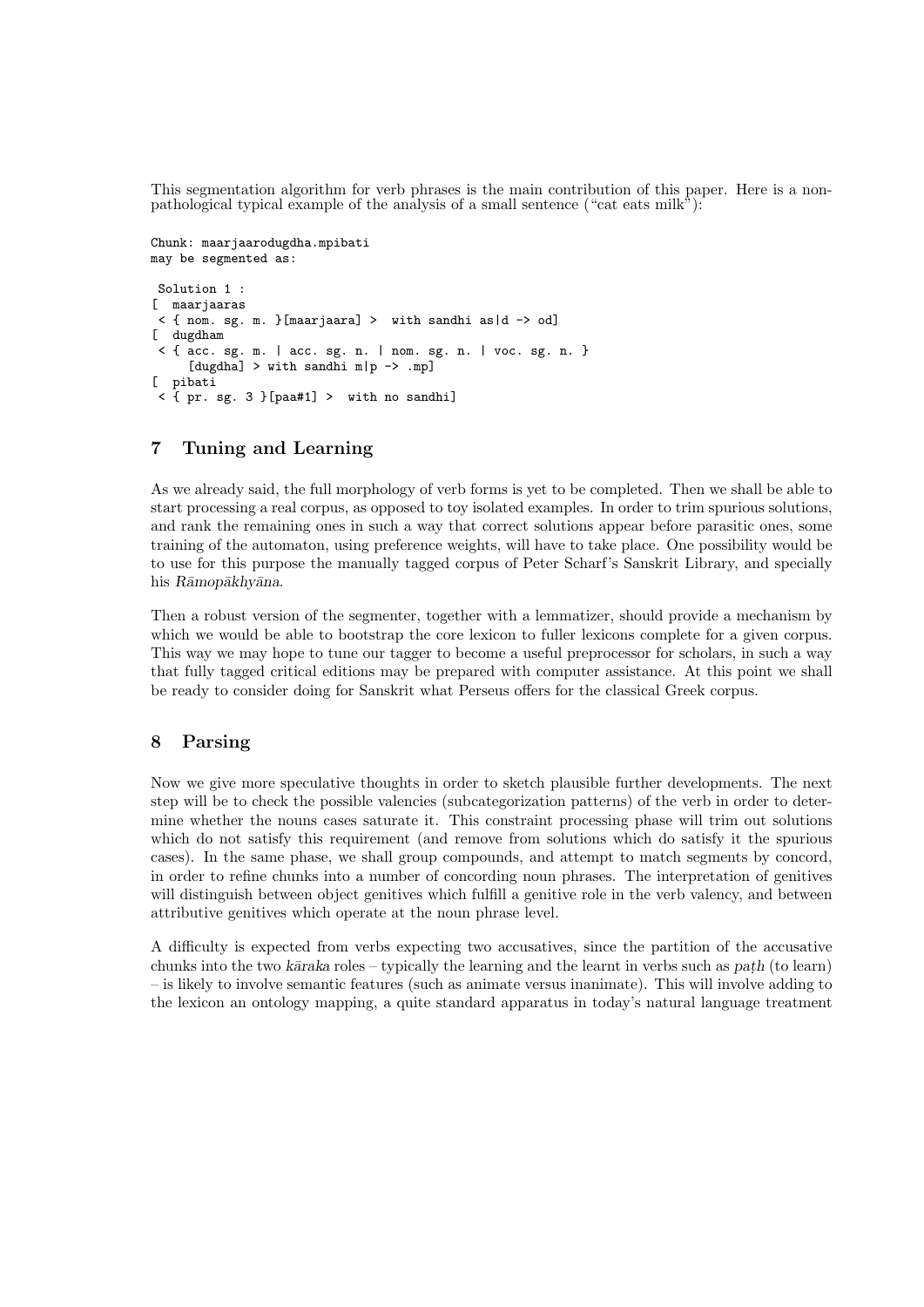platforms. However, we would like the ontology to be minimal in the sense of being required for such disambiguations, so to speak, as opposed to be generated out of introspection or other non-corpus consideration, such as theoretical models of conceptual structures. On the other hand, traditions such as indian semiotics (navyany $\bar{a}$ ya) may be put to use for this semantic modeling.

Then more complex sentences must be accounted for. For instance, the common pattern of successions of absolutives preceding a final finite verb form. We view such absolutives as sentinels in Pr. Narayana Murthy's linguistic model [Murthy, 1995]: they mark the transition between the linear structure and the hierarchical structure of a sentence. We may hope to tune our syntax analyser by using as training data a tree bank constructed over the years by Brendan Gillon [Gillon, 1995], who used as corpus typical sentences from Apte's treatise on Sanskrit syntax [Apte, 1885].

Further layers, dealing with discourse structure (such as anaphora resolution), rhetorics and semantics, are at this point rather remote and speculative, not only for Sanskrit, but for natural language in general.

#### 9 Conclusion

We presented a notion of phantom phonemes which permits to restore associativity of juncture rewriting phonemic relations such as external sandhi. This allows us to use our predictive analyser for the segmentation of Sanskrit verb phrases, and thus to mechanically tag simple sentences. This opens the way to the complete analysis of the linear structure of a Sanskrit sentence.

#### References

- [Apte, 1885] Vāman Shivarām Apte. The Student's Guide to Sanskrit Composition. A Treatise on Sanskrit Syntax for Use of Schools and Colleges. Lokasamgraha Press, Poona, India, 1885.
- [Gillon, 1995] Brendan S. Gillon. Word order in classical sanskrit. Private communication, 1995.
- [Gonda, 1966] Jan Gonda. A concise elementary grammar of the sanskrit language (Tr. Gordon B. Ford Jr). E. J. Brill, Leiden,  $1966$ .
- [Huet, 2000] Gérard Huet. Structure of a Sanskrit dictionary. Technical report, INRIA, 2000. http: //pauillac.inria.fr/~huet/PUBLIC/Dicostruct.ps
- [Huet, 2001] Gérard Huet. From an informal textual lexicon to a well-structured lexical database: An experiment in data reverse engineering. In *Working Conference on Reverse Engineering*  $(WCRE'2001)$ , pages 127–135. IEEE, 2001.
- [Huet, 2002a] Gérard Huet. Transducers as lexicon morphisms, phonemic segmentation by euphony analysis, application to a sanskrit tagger. http://pauillac.inria.fr/~huet/PUBLIC/tagger. pdf, 2002.
- [Huet, 2002b] Gérard Huet. The Zen computational linguistics toolkit. Technical report, ESSLLI Course Notes, 2002. http://pauillac.inria.fr/~huet/ZEN/esslli.pdf